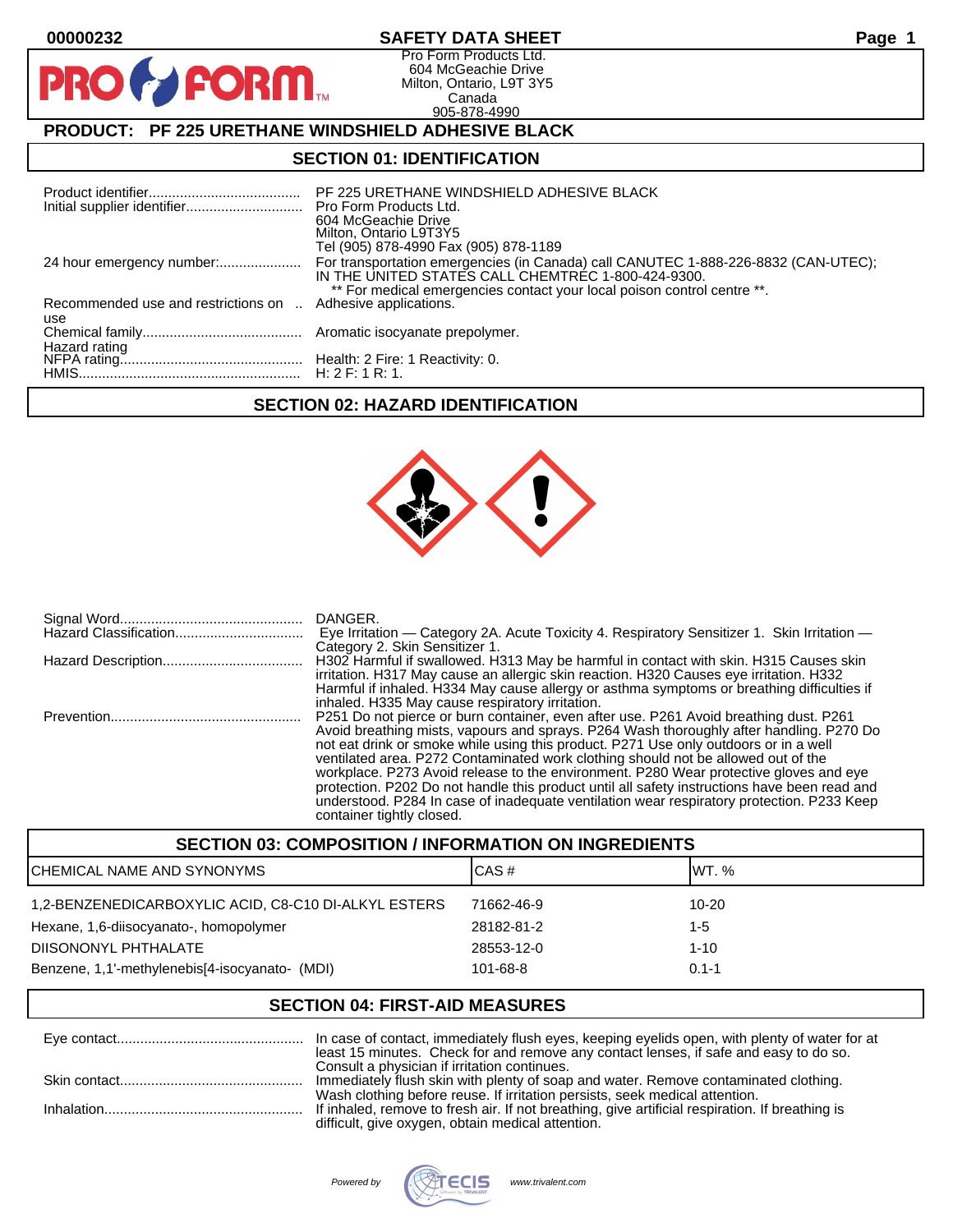## **PRODUCT: PF 225 URETHANE WINDSHIELD ADHESIVE BLACK**

# **SECTION 04: FIRST-AID MEASURES**

| Ingestion | Do not induce vomiting. Rinse mouth with water. Give 1 to 2 glasses of water to drink.<br>Never give anything by mouth to an unconscious person. If spontaneous vomiting occurs<br>have victim lean forward with head down to prevent aspiration of fluid into the lungs. Get<br>medical attention.                                                                                                                                                                                                                                                                                                                                                                                                                                                                                                                                                                                                                                                                                |
|-----------|------------------------------------------------------------------------------------------------------------------------------------------------------------------------------------------------------------------------------------------------------------------------------------------------------------------------------------------------------------------------------------------------------------------------------------------------------------------------------------------------------------------------------------------------------------------------------------------------------------------------------------------------------------------------------------------------------------------------------------------------------------------------------------------------------------------------------------------------------------------------------------------------------------------------------------------------------------------------------------|
|           | In all cases, if irritation persists seek medical attention. Eye: stain for evidence of corneal<br>injury. If cornea is burned, instill antibiotic steroid preparation frequently. Workplace<br>vapours have produced reversible corneal epithelial edema impairing vision. Skin: this compound is a known skin sensitizer. Treat symptomatically as for contact dermatitis or<br>thermal burns. If burned, treat as thermal burn. Ingestion: treat symptomatically. There is<br>no specific antidote. Inducing vomiting is contraindicated because of the irritating nature of<br>this compound. Respiratory: this compound is a known pulmonary sensitizer. Treatment is<br>essentially symptomatic. An individual having a skin or pulmonary sensitization reaction to this material should be removed from exposure to any isocyanate. In the event of an<br>incident involving this product ensure that medical authorities are provided a copy of this<br>safety data sheet. |

# **SECTION 05: FIRE-FIGHTING MEASURES**

| Suitable and unsuitable extinguishing<br>media                                                                     | Carbon dioxide. Foam. Dry chemical. In cases of larger fires, water spray should be used.                                                                                                                                                                                                                                                                                                                                                                                                                 |
|--------------------------------------------------------------------------------------------------------------------|-----------------------------------------------------------------------------------------------------------------------------------------------------------------------------------------------------------------------------------------------------------------------------------------------------------------------------------------------------------------------------------------------------------------------------------------------------------------------------------------------------------|
| Specific hazards arising from the<br>hazardous product, such as the nature of<br>any hazardous combustion products | Oxides of carbon (CO, CO2). Oxides of nitrogen. Hydrogen cyanide. Isocyanates. Dense<br>black smoke. Other potentially toxic fumes.                                                                                                                                                                                                                                                                                                                                                                       |
| Special protective equipment and<br>precautions for fire-fighters                                                  | Firefighter should be equipped with self-contained breathing apparatus and full protective<br>clothing to protect against potentially toxic and irritating fumes. During a fire, isocyanate<br>vapours and other irritating, highly toxic gases may be generated by thermal decomposition<br>or combustion. Cool fire-exposed containers with cold water spray. Heat will cause<br>pressure buildup and may cause explosive rupture. Heat will cause pressure buildup and<br>may cause explosive rupture. |
| Unusual fire / explosion hazards                                                                                   | During a fire, irritating and toxic gases and aerosols may be generated by thermal<br>decomposition and combustion. Reaction between water or foam and hot MDI can be<br>vigorous.                                                                                                                                                                                                                                                                                                                        |

# **SECTION 06: ACCIDENTAL RELEASE MEASURES**

| Isolate area and keep unauthorized people away. Do not walk through spilled material.<br>Wear recommended protective equipment. Ventilate area. Open windows and doors to<br>allow air circulation. Dike area to prevent spreading. The use of absorbent socks or spill<br>pillows may be required. Spilled material and water rinses are classified as chemical waste,<br>and must be disposed of in accordance with current local, provincial, state, and federal<br>regulations. Stop leak if safe to do so. Prevent runoff into drains, sewers, and other<br>waterways.                                                                                                                                                                                                       |
|-----------------------------------------------------------------------------------------------------------------------------------------------------------------------------------------------------------------------------------------------------------------------------------------------------------------------------------------------------------------------------------------------------------------------------------------------------------------------------------------------------------------------------------------------------------------------------------------------------------------------------------------------------------------------------------------------------------------------------------------------------------------------------------|
| If transportation spill occurs in United States, call Chemtrec 1-800-424-9300. If<br>transportation spill occurs in Canada, call Canutec at (613) 996-6666. If temporary control<br>of isocyanate vapour is required, a blanket of protein foam may be placed over spill. Large<br>quantities may be pumped into closed, but not sealed, containers for disposal.                                                                                                                                                                                                                                                                                                                                                                                                                 |
| Cover spill area with suitable absorbent material (e.g., sand, earth, sawdust, vermiculite,<br>Oil-Dri, Kitty Litter, etc.). Saturate absorbent material with neutralizing solution.<br>Recommended portion is ten parts neutralizing solution to one part spilled material.<br>Suggested neutralization solution: 90% water + 5% concentrated ammonia + 5%<br>detergent (dish soap). Add an additional layer of absorbent material. Use shovel to move<br>absorbent material around to ensure that all spilled material comes in contact with the<br>neutralizing solution. Shovel all absorbed material, including absorbent socks or spill<br>pillows, into an appropriate salvage drum. Allow to stand (covered loosely) for 48 to 72<br>hours, to allow any gases to escape. |
| Decontaminate spill area with decontamination solution. Area can then be washed with<br>soap and water.                                                                                                                                                                                                                                                                                                                                                                                                                                                                                                                                                                                                                                                                           |

### **SECTION 07: HANDLING AND STORAGE**

| Precautions for safe handling<br>Conditions for safe storage, including any | Avoid skin and eye contact. Do not breathe vapours, mist or dust. Use adequate<br>ventilation. Keep container closed when not in use. Do not reseal if contamination is<br>suspected. Decomposition products can be highly toxic and irritating. Individuals with lung<br>or breathing problems or prior allergic reactions to isocyanates must not be exposed to<br>vapour or spray mist. Warning properties (irritation of the eyes, nose and throat or odour)<br>are not adequate to prevent chronic overexposure from inhalation. Handle in accordance<br>with good industrial hygiene and safety practices. Wash thoroughly after handling. Wear<br>respiratory protection if material is heated, sprayed, used in confined space, or if exposure<br>limit is exceeded. Employee education and training are important.<br>Store in a cool, dry and well ventilated area. Keep container closed when not in use. Do not |
|-----------------------------------------------------------------------------|-----------------------------------------------------------------------------------------------------------------------------------------------------------------------------------------------------------------------------------------------------------------------------------------------------------------------------------------------------------------------------------------------------------------------------------------------------------------------------------------------------------------------------------------------------------------------------------------------------------------------------------------------------------------------------------------------------------------------------------------------------------------------------------------------------------------------------------------------------------------------------------------------------------------------------|
| incompatibilities                                                           | reseal if contamination is suspected.                                                                                                                                                                                                                                                                                                                                                                                                                                                                                                                                                                                                                                                                                                                                                                                                                                                                                       |

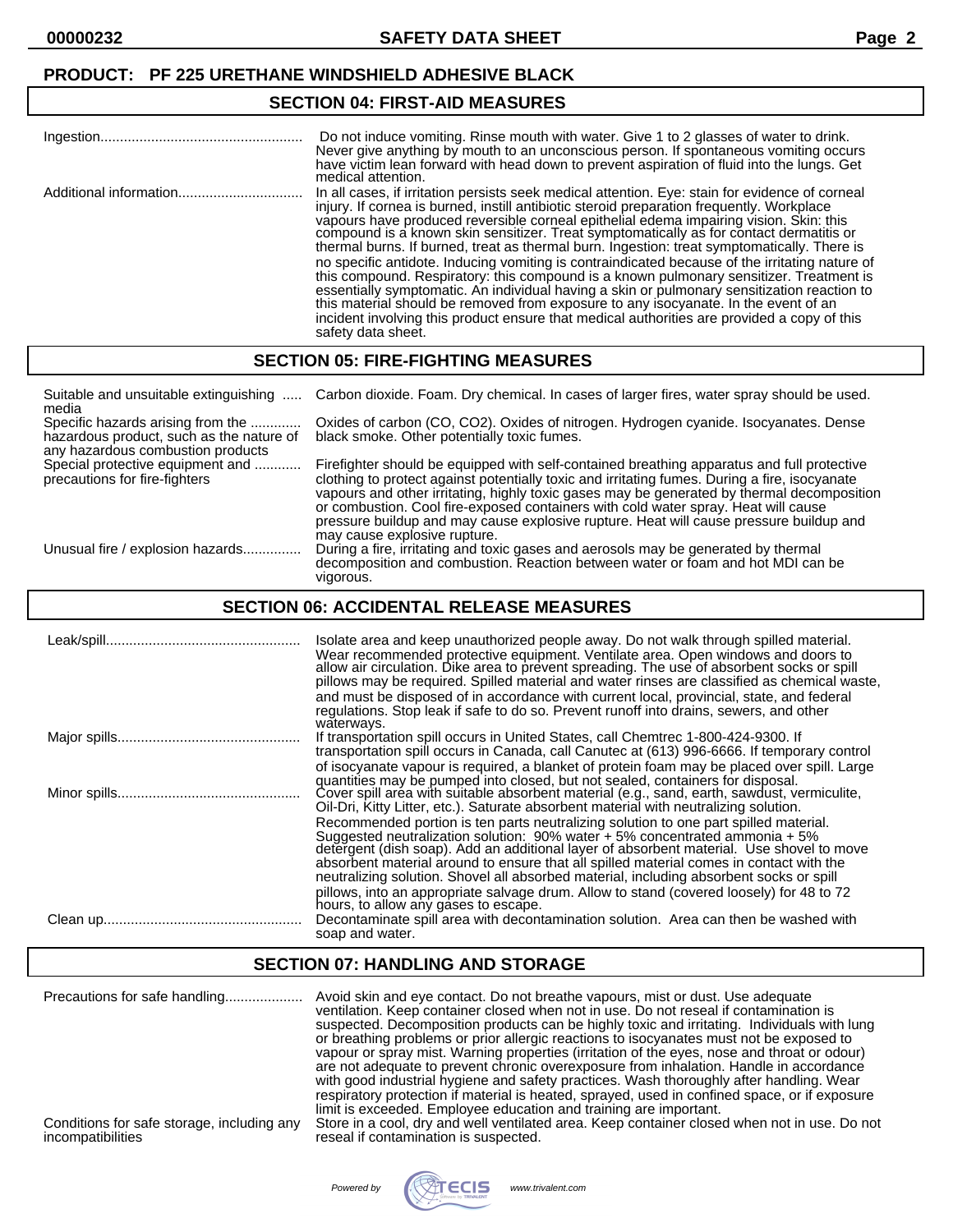### **PRODUCT: PF 225 URETHANE WINDSHIELD ADHESIVE BLACK**

# **SECTION 08: EXPOSURE CONTROLS / PERSONAL PROTECTION**

| TWA             | <b>ACGIH TLV</b><br><b>STEL</b>                                                                  | PEL                                      | <b>OSHA PEL</b><br>STEL        | <b>NIOSH</b>                                                                                                                                                                                                                                                                                                                                                                                                                                                                                                                                                                                                                                                                                                                                                                                                                                                                                                                                                                                                                                                                                                                                                                                                                                                                                                                                                                                                                                                                                                                                                                                                                                                                                                                                                                                                                                                                                                                                                                                                                                                                                                                                                                                                                                                                                                                                                                                                                                     |
|-----------------|--------------------------------------------------------------------------------------------------|------------------------------------------|--------------------------------|--------------------------------------------------------------------------------------------------------------------------------------------------------------------------------------------------------------------------------------------------------------------------------------------------------------------------------------------------------------------------------------------------------------------------------------------------------------------------------------------------------------------------------------------------------------------------------------------------------------------------------------------------------------------------------------------------------------------------------------------------------------------------------------------------------------------------------------------------------------------------------------------------------------------------------------------------------------------------------------------------------------------------------------------------------------------------------------------------------------------------------------------------------------------------------------------------------------------------------------------------------------------------------------------------------------------------------------------------------------------------------------------------------------------------------------------------------------------------------------------------------------------------------------------------------------------------------------------------------------------------------------------------------------------------------------------------------------------------------------------------------------------------------------------------------------------------------------------------------------------------------------------------------------------------------------------------------------------------------------------------------------------------------------------------------------------------------------------------------------------------------------------------------------------------------------------------------------------------------------------------------------------------------------------------------------------------------------------------------------------------------------------------------------------------------------------------|
|                 |                                                                                                  |                                          |                                | <b>REL</b>                                                                                                                                                                                                                                                                                                                                                                                                                                                                                                                                                                                                                                                                                                                                                                                                                                                                                                                                                                                                                                                                                                                                                                                                                                                                                                                                                                                                                                                                                                                                                                                                                                                                                                                                                                                                                                                                                                                                                                                                                                                                                                                                                                                                                                                                                                                                                                                                                                       |
|                 | No data                                                                                          | No data                                  | No data                        | No data                                                                                                                                                                                                                                                                                                                                                                                                                                                                                                                                                                                                                                                                                                                                                                                                                                                                                                                                                                                                                                                                                                                                                                                                                                                                                                                                                                                                                                                                                                                                                                                                                                                                                                                                                                                                                                                                                                                                                                                                                                                                                                                                                                                                                                                                                                                                                                                                                                          |
| No data         |                                                                                                  |                                          |                                |                                                                                                                                                                                                                                                                                                                                                                                                                                                                                                                                                                                                                                                                                                                                                                                                                                                                                                                                                                                                                                                                                                                                                                                                                                                                                                                                                                                                                                                                                                                                                                                                                                                                                                                                                                                                                                                                                                                                                                                                                                                                                                                                                                                                                                                                                                                                                                                                                                                  |
| Not Established | Not Established                                                                                  | Not Established                          | Not Established                | Not Established                                                                                                                                                                                                                                                                                                                                                                                                                                                                                                                                                                                                                                                                                                                                                                                                                                                                                                                                                                                                                                                                                                                                                                                                                                                                                                                                                                                                                                                                                                                                                                                                                                                                                                                                                                                                                                                                                                                                                                                                                                                                                                                                                                                                                                                                                                                                                                                                                                  |
|                 |                                                                                                  |                                          |                                |                                                                                                                                                                                                                                                                                                                                                                                                                                                                                                                                                                                                                                                                                                                                                                                                                                                                                                                                                                                                                                                                                                                                                                                                                                                                                                                                                                                                                                                                                                                                                                                                                                                                                                                                                                                                                                                                                                                                                                                                                                                                                                                                                                                                                                                                                                                                                                                                                                                  |
| No data         | No data                                                                                          | No data                                  | No data                        | No data                                                                                                                                                                                                                                                                                                                                                                                                                                                                                                                                                                                                                                                                                                                                                                                                                                                                                                                                                                                                                                                                                                                                                                                                                                                                                                                                                                                                                                                                                                                                                                                                                                                                                                                                                                                                                                                                                                                                                                                                                                                                                                                                                                                                                                                                                                                                                                                                                                          |
| No data         |                                                                                                  |                                          |                                |                                                                                                                                                                                                                                                                                                                                                                                                                                                                                                                                                                                                                                                                                                                                                                                                                                                                                                                                                                                                                                                                                                                                                                                                                                                                                                                                                                                                                                                                                                                                                                                                                                                                                                                                                                                                                                                                                                                                                                                                                                                                                                                                                                                                                                                                                                                                                                                                                                                  |
| $0.005$ ppm     | Not established                                                                                  | $0.005$ ppm TWA                          | 0.005 ppm AB OEL<br><b>TWA</b> | $0.05 \,\mathrm{mg/m}$                                                                                                                                                                                                                                                                                                                                                                                                                                                                                                                                                                                                                                                                                                                                                                                                                                                                                                                                                                                                                                                                                                                                                                                                                                                                                                                                                                                                                                                                                                                                                                                                                                                                                                                                                                                                                                                                                                                                                                                                                                                                                                                                                                                                                                                                                                                                                                                                                           |
|                 | exists.<br>exposure.                                                                             |                                          |                                |                                                                                                                                                                                                                                                                                                                                                                                                                                                                                                                                                                                                                                                                                                                                                                                                                                                                                                                                                                                                                                                                                                                                                                                                                                                                                                                                                                                                                                                                                                                                                                                                                                                                                                                                                                                                                                                                                                                                                                                                                                                                                                                                                                                                                                                                                                                                                                                                                                                  |
|                 | TLV is not exceeded.                                                                             |                                          |                                |                                                                                                                                                                                                                                                                                                                                                                                                                                                                                                                                                                                                                                                                                                                                                                                                                                                                                                                                                                                                                                                                                                                                                                                                                                                                                                                                                                                                                                                                                                                                                                                                                                                                                                                                                                                                                                                                                                                                                                                                                                                                                                                                                                                                                                                                                                                                                                                                                                                  |
|                 | 1,2-BENZENEDICARBOX No data<br>Personal Protective Equipment<br>Appropriate engineering controls | Supplier OEL: 0.5mg/m3 (TWA)<br>devices. |                                | Chemical safety goggles. Chemical safety goggles and full faceshield if a splash hazard<br>In case of insufficient ventilation, wear suitable respiratory equipment. An approved air<br>purifying respirator with organic vapour cartridges and particulate prefilter can be used to<br>minimize exposure. Respiratory equipment required during spraying. The use of a positive<br>pressure air supplied respirator is mandatory when airborne concentrations are not known<br>or airborne solvent levels are 10 times the appropriate exposure limit or spraying is<br>performed in a confined space or with limited ventilation. Use NIOSH approved respirator<br>or equipment. Do not exceed the use limits of the respirator.<br>Chemical resistant gloves: butyl rubber, nitrile rubber, neoprene, PVC.<br>Wear adequate protective clothes. Wear long sleeves and trousers to prevent dermal<br>wash their hands and face before eating, drinking, or using tobacco products.<br>Ventilate adequately. Exhaust air may need to be cleaned by scrubbers or filters to reduce<br>environmental contamination. Vent work area to ensure airborne concentrations are below<br>the current occupational exposure limits. Avoid breathing mists; if general ventilation or<br>local exhaust is inadequate, persons exposed to mists should wear approved breathing<br>Exposure levels must be monitored by accepted monitoring techniques to ensure that the<br>Medical supervision of all employees who handle or come in contact with isocyanates is<br>recommended. These should include preemployment and periodic medical examinations<br>with pulmonary function test (FEC, FVC as a minimum). Persons with asthmatic-type<br>conditions, chronic bronchitis, other chronic respiratory diseases or recurring skin eczema<br>or sensitization should be excluded from working with isocyanates. Once a person is<br>diagnosed as sensitized to an isocyanate, no further exposure can be permitted. These<br>should include preemployment and periodic medical examinations with pulmonary function<br>test (fev, fvc as a minimum). Persons with asthmatic-type conditions, chronic bronchitis,<br>other chronic respiratory diseases or recurrant skin eczema or sensitization should be<br>excluded from working with isocyanates. Once a person is diagnosed as sensitized to an<br>isocyanate, no further exposure can be permitted. |

#### Exposure limits

# **SECTION 09: PHYSICAL AND CHEMICAL PROPERTIES**

|                                                                                                         | No data.<br>Sweet odour.<br>No data.                                                                                     |
|---------------------------------------------------------------------------------------------------------|--------------------------------------------------------------------------------------------------------------------------|
|                                                                                                         |                                                                                                                          |
|                                                                                                         |                                                                                                                          |
| Relative Density (Specific Gravity) 1.36 g/ml (20C).<br>Melting / Freezing point (deg C) Not available. |                                                                                                                          |
|                                                                                                         |                                                                                                                          |
|                                                                                                         | Insoluble in water. Completely soluble in organic solvents. Reacts slowly with water to<br>liberate CO <sub>2</sub> gas. |
|                                                                                                         | $\sim$ $\sim$                                                                                                            |

Initial boiling point / boiling range (deg C). 244.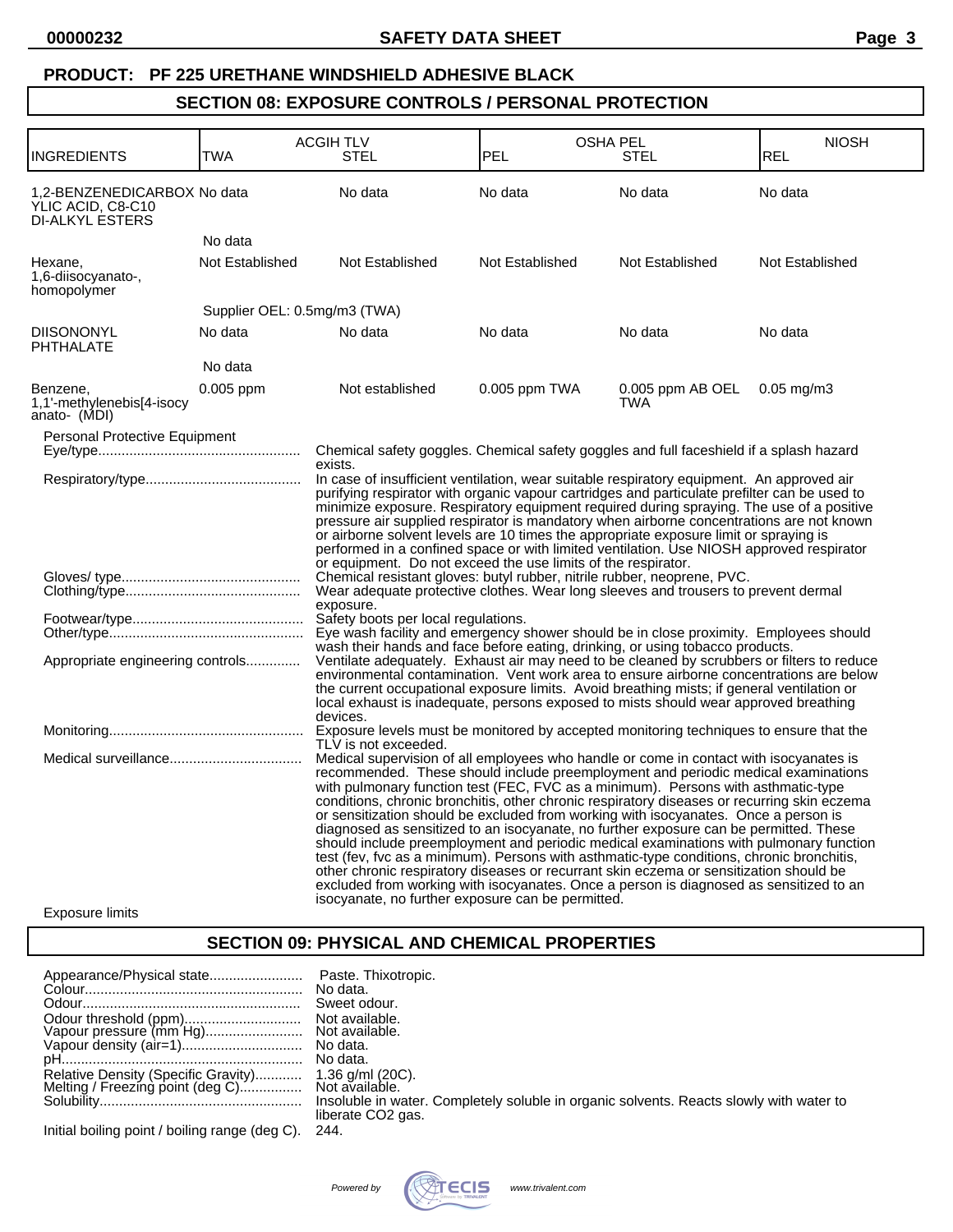### **SECTION 09: PHYSICAL AND CHEMICAL PROPERTIES**

| Flash point (deg C), method<br>Auto ignition temperature (deg C)    380.<br>Upper flammable limit (% vol)     No data. | >100 (estimated).                             |
|------------------------------------------------------------------------------------------------------------------------|-----------------------------------------------|
| Lower flammable limit (% vol)                                                                                          | No data.                                      |
| Partition coefficient — n-octanol/water Not available.                                                                 |                                               |
|                                                                                                                        | 150000 - 250000 cps.<br>0.0 g/L - 0.0 lb/usg. |

No data. No data. Not available.

# **SECTION 10: STABILITY AND REACTIVITY**

| Conditions to avoid, including static |
|---------------------------------------|
| discharge, shock or vibration         |
| Hazardous decomposition products      |
| Possibility of hazardous reactions    |

Stable at normal temperatures and pressures. Reacts slowly with water, forming carbon dioxide. Water, amines, strong bases, alcohols. Copper alloys.

See hazardous combustion products section 5.

Contact with moisture, other materials that react with isocyanates, or temperatures above 177C, may cause polymerization.

# **SECTION 11: TOXICOLOGICAL INFORMATION**

| INGREDIENTS                                    |                                                                            |                                                     | LC50                                                                                                                                                                                                                                                                                                                                                                                                                                                                                                                                                                                                                                                                                                                                                                                                                                                                                                                                                                                                                                                                                                                                                                                                                                                                                                                                                                                                                                                                                                                                                                                                                                                                                                                                                                                                                                                                                                                                                                                                                        | LD50                                                    |  |
|------------------------------------------------|----------------------------------------------------------------------------|-----------------------------------------------------|-----------------------------------------------------------------------------------------------------------------------------------------------------------------------------------------------------------------------------------------------------------------------------------------------------------------------------------------------------------------------------------------------------------------------------------------------------------------------------------------------------------------------------------------------------------------------------------------------------------------------------------------------------------------------------------------------------------------------------------------------------------------------------------------------------------------------------------------------------------------------------------------------------------------------------------------------------------------------------------------------------------------------------------------------------------------------------------------------------------------------------------------------------------------------------------------------------------------------------------------------------------------------------------------------------------------------------------------------------------------------------------------------------------------------------------------------------------------------------------------------------------------------------------------------------------------------------------------------------------------------------------------------------------------------------------------------------------------------------------------------------------------------------------------------------------------------------------------------------------------------------------------------------------------------------------------------------------------------------------------------------------------------------|---------------------------------------------------------|--|
|                                                | 1,2-BENZENEDICARBOXYLIC ACID, C8-C10 DI-ALKYL ESTERS<br>No data<br>No data |                                                     |                                                                                                                                                                                                                                                                                                                                                                                                                                                                                                                                                                                                                                                                                                                                                                                                                                                                                                                                                                                                                                                                                                                                                                                                                                                                                                                                                                                                                                                                                                                                                                                                                                                                                                                                                                                                                                                                                                                                                                                                                             |                                                         |  |
| Hexane, 1,6-diisocyanato-, homopolymer         |                                                                            |                                                     | 4.63 mg/L rat 4 hours                                                                                                                                                                                                                                                                                                                                                                                                                                                                                                                                                                                                                                                                                                                                                                                                                                                                                                                                                                                                                                                                                                                                                                                                                                                                                                                                                                                                                                                                                                                                                                                                                                                                                                                                                                                                                                                                                                                                                                                                       | $>5,000$ mg/kg oral rat $>5,000$<br>mg/kg dermal rabbit |  |
| DIISONONYL PHTHALATE                           |                                                                            |                                                     | >4.4 mg/L rat 4 hours                                                                                                                                                                                                                                                                                                                                                                                                                                                                                                                                                                                                                                                                                                                                                                                                                                                                                                                                                                                                                                                                                                                                                                                                                                                                                                                                                                                                                                                                                                                                                                                                                                                                                                                                                                                                                                                                                                                                                                                                       | $>9,800$ mg/kg oral rat $>3,160$<br>mg/kg dermal rabbit |  |
| Benzene, 1,1'-methylenebis[4-isocyanato- (MDI) |                                                                            |                                                     | 490 mg/m3 4 hr 0.369 mg/L 4 hr                                                                                                                                                                                                                                                                                                                                                                                                                                                                                                                                                                                                                                                                                                                                                                                                                                                                                                                                                                                                                                                                                                                                                                                                                                                                                                                                                                                                                                                                                                                                                                                                                                                                                                                                                                                                                                                                                                                                                                                              | 9,200 mg/kg rat oral >7,900 mg/kg<br>rabbit dermal      |  |
|                                                | Effects of acute exposure<br>Effects of chronic exposure                   | Eye contact. Skin contact. Inhalation.<br>diarrhea. | Causes skin irritation. Causes reddening, stinging and swelling. Persons previously<br>sensitized can experience an allergic reaction with symptoms of reddening, itching,<br>swelling and rash. Cured product is difficult to remove. Contact with MDI can cause<br>discolouration. Causes eye irritation. Can cause tearing, reddening and swelling. May<br>cause temporary corneal damage. Isocyanate vapour/mists at concentrations above the<br>exposure limits can irritate (burning sensation) the mucous membranes in the respiratory<br>tract. This can cause a runny nose, sore throat, coughing, chest discomfort, difficult breathing and reduced pulmonary functioning. Persons with pre-existing, nonspecific<br>bronchial hyperreactivity can respond to concentrations below the TLV with similar<br>symptoms, as well as asthma attack. Exposure well above the TLV or PEL may lead to<br>bronchitis, bronchial spasm and pulmonary edema. Chemical or hypersensitive<br>pneumonitis, with flu-like symptoms has also been reported. These symptoms can be<br>delayed up to several hours after exposure. Effects are usually reversible. Can result in<br>irritation in the digestive tract. Aspiration of liquid into lungs can cause chemical<br>pneumonitis. Symptoms can include sore throat, abdominal pain, nausea, vomiting and<br>As a result of previous repeated overexposure or a single large dose, certain individuals<br>develop sensitization which will cause them to react to a later exposure to product at levels<br>well below the exposure limit. Symptoms including chest tightness, wheezing, cough,<br>shortness of breath or asthma attack, could be immediate or delayed. There are reports<br>that once sensitized, an individual can experience these symptoms upon exposure to dust,<br>cold air or other irritants. This increased lung sensitivity can persist for weeks and, in<br>severe cases, for several years. Sensitization can be permanent. Prolonged or repeated |                                                         |  |
|                                                | Sensitizing capability of material<br><b>Toxicological Data</b>            |                                                     | exposure may cause lung damage, including a decrease in lung function. Prolonged<br>vapour contact may cause conjunctivitis. Prolonged skin contact may cause reddening, swelling, rash, scaling, blistering, and in some cases, sensitization. Intentional misuse by<br>deliberately concentrating and inhaling this product may be harmful or fatal.<br>Isocyanates are known to cause skin and respiratory sensitization in humans. Animal tests<br>have indicated that respiratory sensitization can result from skin contact with diisocyanates.<br>This product is not listed by IARC or NIOSH or regulated as a carcinogen by OSHA.                                                                                                                                                                                                                                                                                                                                                                                                                                                                                                                                                                                                                                                                                                                                                                                                                                                                                                                                                                                                                                                                                                                                                                                                                                                                                                                                                                                  |                                                         |  |